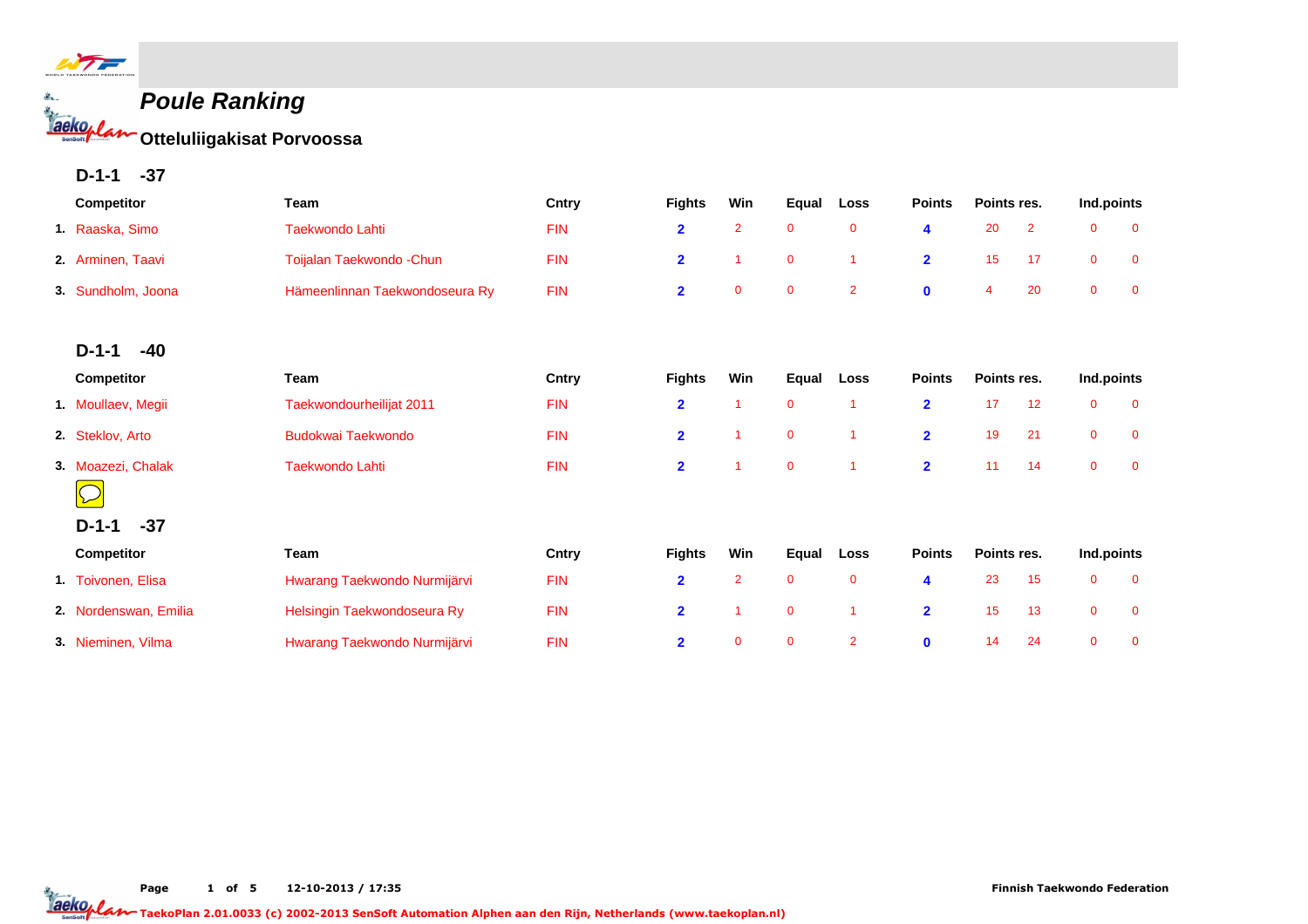

**D-1-1 -46**

| Competitor              | Team                         | Cntry      | <b>Fights</b>           | Win                  | Equal        | Loss                 | <b>Points</b>           | Points res. |                      | Ind.points   |              |
|-------------------------|------------------------------|------------|-------------------------|----------------------|--------------|----------------------|-------------------------|-------------|----------------------|--------------|--------------|
| 1. Fredriksson, Sarah   | Loviisan Taekwondo Ry        | <b>FIN</b> | $\mathbf{3}$            | 3                    | $\mathbf{0}$ | $\overline{0}$       | 6                       | 21          | 14                   | $\Omega$     | $\Omega$     |
| 2. Eriksson, Sara       | Loviisan Taekwondo Ry        | <b>FIN</b> | 3                       | 1                    | $\mathbf 0$  | $\overline{2}$       | $\overline{\mathbf{2}}$ | 5           | $\blacktriangleleft$ | $\mathbf 0$  | $\mathbf 0$  |
| 3. Lahti, Emilia        | Tapiolan Taekwondo Hwang     | <b>FIN</b> | 3                       | $\blacktriangleleft$ | $\mathbf 0$  | $\overline{2}$       | $\overline{\mathbf{2}}$ | 15          | 19                   | $\mathbf 0$  | $\mathbf 0$  |
| 4. Boughrara, Chahrazed | Malmin Taekwondo Ry          | <b>FIN</b> | $\overline{\mathbf{3}}$ | 1                    | $\mathbf{0}$ | $\overline{2}$       | $\overline{2}$          | 18          | 25                   | $\mathbf{0}$ | $\mathbf{0}$ |
|                         |                              |            |                         |                      |              |                      |                         |             |                      |              |              |
| $D-2-2$<br>$-30$        |                              |            |                         |                      |              |                      |                         |             |                      |              |              |
| Competitor              | Team                         | Cntry      | <b>Fights</b>           | Win                  | Equal        | <b>Loss</b>          | <b>Points</b>           | Points res. |                      | Ind.points   |              |
| 1. Joni, Ståhl          | Taekwondourheilijat 2011     | <b>FIN</b> | $\overline{2}$          | $\overline{2}$       | $\mathbf 0$  | $\overline{0}$       | 4                       | 20          | $\overline{4}$       | $\Omega$     | $\mathbf{0}$ |
| 2. Vastela, Teemu       | Riihimäen Taekwondo Ry       | <b>FIN</b> | $\overline{2}$          | 1                    | $\mathbf 0$  | $\mathbf{1}$         | $\overline{\mathbf{2}}$ | 6           | 9                    | $\mathbf 0$  | $\mathbf 0$  |
| 3. Kopisto, Methasit    | Helsingin Taekwondoseura Ry  | <b>FIN</b> | $\overline{2}$          | $\mathbf 0$          | $\mathbf 0$  | $\overline{2}$       | $\mathbf 0$             | 6           | 19                   | $\mathbf 0$  | $\mathbf 0$  |
| $D-2-2$<br>$-34$        |                              |            |                         |                      |              |                      |                         |             |                      |              |              |
| Competitor              | Team                         | Cntry      | <b>Fights</b>           | Win                  | Equal        | Loss                 | <b>Points</b>           | Points res. |                      | Ind.points   |              |
| 1. Kallio, Matias       | Porvoon Taekwondoseura Ry    | <b>FIN</b> | 3                       | 3                    | $\mathbf 0$  | $\mathbf 0$          | 6                       | 31          | 10                   | $\mathbf 0$  | $\mathbf 0$  |
| 2. Syrjänen, Pekka      | Porin Taekwondoseura Ry      | <b>FIN</b> | $\overline{\mathbf{3}}$ | $\overline{2}$       | $\mathbf 0$  | $\blacktriangleleft$ | $\overline{\mathbf{4}}$ | 33          | 28                   | $\mathbf 0$  | $\mathbf 0$  |
| 3. Kallio, Tuomas       | Porvoon Taekwondoseura Ry    | <b>FIN</b> | 3                       | 1                    | $\mathbf 0$  | $\overline{2}$       | $\overline{2}$          | 17          | 32                   | $\mathbf 0$  | $\mathbf 0$  |
| 4. Salmu, Antti         | Forssan Taekwondoseura Ry    | <b>FIN</b> | $\overline{\mathbf{3}}$ | $\mathbf 0$          | $\mathbf 0$  | $\mathbf{3}$         | $\mathbf 0$             | 14          | 25                   | $\mathbf 0$  | $\mathbf 0$  |
| $D-2-2$                 |                              |            |                         |                      |              |                      |                         |             |                      |              |              |
| $-37$                   |                              |            |                         |                      |              |                      |                         |             |                      |              |              |
| Competitor              | Team                         | Cntry      | <b>Fights</b>           | Win                  | Equal        | Loss                 | <b>Points</b>           | Points res. |                      | Ind.points   |              |
| 1. Tikkala, Tuukka      | Hwarang Taekwondo Nurmijärvi | <b>FIN</b> | $\overline{\mathbf{2}}$ | $\mathbf{1}$         | $\mathbf 0$  | $\blacktriangleleft$ | $\overline{2}$          | 30          | 26                   | $\mathbf 0$  | $\mathbf 0$  |
| 2. Saikko, Atte         | Porvoon Taekwondoseura Ry    | <b>FIN</b> | $\overline{2}$          | $\overline{1}$       | $\pmb{0}$    | $\overline{1}$       | $\overline{\mathbf{2}}$ | 22          | 22                   | $\mathbf 0$  | $\mathbf 0$  |
| 3. Hervonen, Sakari     | Keravan Taekwondoseura Ry    | <b>FIN</b> | $\overline{2}$          | 1                    | $\mathbf 0$  | $\overline{1}$       | $\overline{2}$          | 27          | 31                   | $\mathbf{0}$ | $\mathbf 0$  |

Page 2 of 5 12-10-2013 / 17:35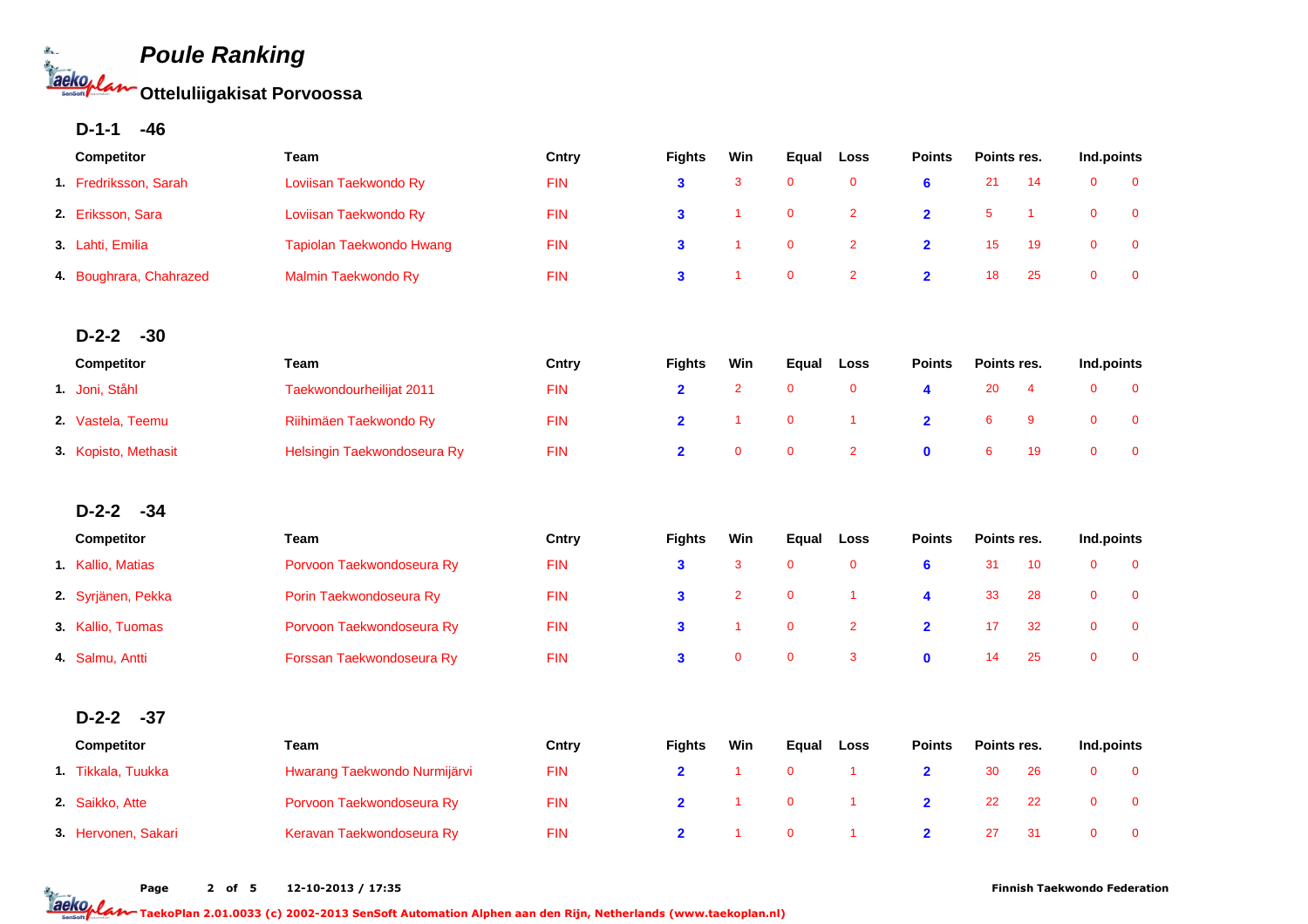

**D-2-2 -46**

| Competitor             | Team                         | Cntry      | <b>Fights</b>           | Win            | Equal        | Loss           | <b>Points</b>  | Points res.    |                         | Ind.points   |                |
|------------------------|------------------------------|------------|-------------------------|----------------|--------------|----------------|----------------|----------------|-------------------------|--------------|----------------|
| 1. Närhi, Roni         | <b>Doboksport Tampere</b>    | <b>FIN</b> | $\overline{2}$          | $\overline{2}$ | $\mathbf 0$  | $\mathbf 0$    | 4              | 46             | $\overline{2}$          | $\mathbf{0}$ | $\mathbf 0$    |
| 2. Lehtonen, Lassi     | Riihimäen Taekwondo Ry       | <b>FIN</b> | $\overline{\mathbf{2}}$ | $\mathbf{1}$   | $\mathbf 0$  | $\overline{1}$ | $\overline{2}$ | 17             | 24                      | $\mathbf 0$  | $\mathbf 0$    |
| 3. Eskelinen, Jere     | <b>Turun Taekwondo Ry</b>    | <b>FIN</b> | $\overline{\mathbf{2}}$ | $\mathbf 0$    | $\mathbf 0$  | $\overline{2}$ | $\mathbf 0$    | $\overline{7}$ | 44                      | $\mathbf 0$  | $\mathbf 0$    |
|                        |                              |            |                         |                |              |                |                |                |                         |              |                |
| $C-2-2$<br>$-41$       |                              |            |                         |                |              |                |                |                |                         |              |                |
| Competitor             | <b>Team</b>                  | Cntry      | <b>Fights</b>           | Win            | Equal        | Loss           | <b>Points</b>  | Points res.    |                         | Ind.points   |                |
| 1. Sarala, Severi      | Taekwondourheilijat 2011     | <b>FIN</b> | $\overline{\mathbf{2}}$ | 1              | $\mathbf 0$  | $\overline{1}$ | $\overline{2}$ | 11             | 11                      | $\mathbf 0$  | $\overline{0}$ |
| 2. Koskinen, Oskari    | <b>Turun Taekwondo Ry</b>    | <b>FIN</b> | $\overline{2}$          | $\overline{1}$ | $\mathbf 0$  | $\overline{1}$ | $\overline{2}$ | 6              | 6                       | $\mathbf 0$  | $\mathbf 0$    |
| 3. Iven, Christian     | Taekwondo Moodo Loppi        | <b>FIN</b> | $\overline{2}$          | 1              | $\mathbf 0$  | $\overline{1}$ | $\overline{2}$ | 6              | 6                       | $\mathbf 0$  | $\mathbf 0$    |
|                        |                              |            |                         |                |              |                |                |                |                         |              |                |
| $C-2-2$<br>$-45$       |                              |            |                         |                |              |                |                |                |                         |              |                |
| Competitor             | Team                         | Cntry      | <b>Fights</b>           | Win            | Equal        | Loss           | <b>Points</b>  | Points res.    |                         | Ind.points   |                |
| 1. Fjällström, Adam    | Paraisten Taekwondo Ry       | <b>FIN</b> | $\overline{2}$          | $\overline{2}$ | $\mathbf 0$  | $\mathbf 0$    | 4              | 14             | $5\phantom{.0}$         | $\mathbf 0$  | $\mathbf 0$    |
| 2. Hervonen, Oskari    | Keravan Taekwondoseura Ry    | <b>FIN</b> | $\overline{2}$          | 1              | $\mathbf 0$  | $\overline{1}$ | $\overline{2}$ | 9              | 14                      | $\mathbf 0$  | $\mathbf 0$    |
| 3. Simpson, Hamish     | Paraisten Taekwondo Ry       | <b>FIN</b> | $\overline{\mathbf{2}}$ | $\overline{0}$ | $\mathbf 0$  | $\overline{2}$ | $\mathbf 0$    | $\overline{7}$ | 11                      | $\mathbf{0}$ | $\mathbf 0$    |
| $C-2-2$<br>$-49$       |                              |            |                         |                |              |                |                |                |                         |              |                |
| Competitor             | Team                         | Cntry      | <b>Fights</b>           | Win            | Equal        | Loss           | <b>Points</b>  | Points res.    |                         | Ind.points   |                |
| 1. Moullaev, Aaha      | Taekwondourheilijat 2011     | <b>FIN</b> | $\overline{\mathbf{2}}$ | $\overline{2}$ | $\mathbf 0$  | $\mathbf 0$    | 4              | 26             | $\overline{\mathbf{4}}$ | $\mathbf 0$  | $\mathbf 0$    |
| 2. Silvennoinen, Miika | <b>Turun Taekwondo Ry</b>    | <b>FIN</b> | $\overline{2}$          | $\mathbf{1}$   | $\mathbf 0$  | $\overline{1}$ | $\overline{2}$ | 13             | 10                      | $\mathbf 0$  | $\mathbf 0$    |
| 3 Viinanen, Oskari     | Hwarang Taekwondo Nurmijärvi | <b>FIN</b> | $\overline{2}$          | $\overline{0}$ | $\mathbf{0}$ | $\overline{2}$ | $\mathbf{0}$   | 6              | 31                      | $\mathbf{0}$ | $\overline{0}$ |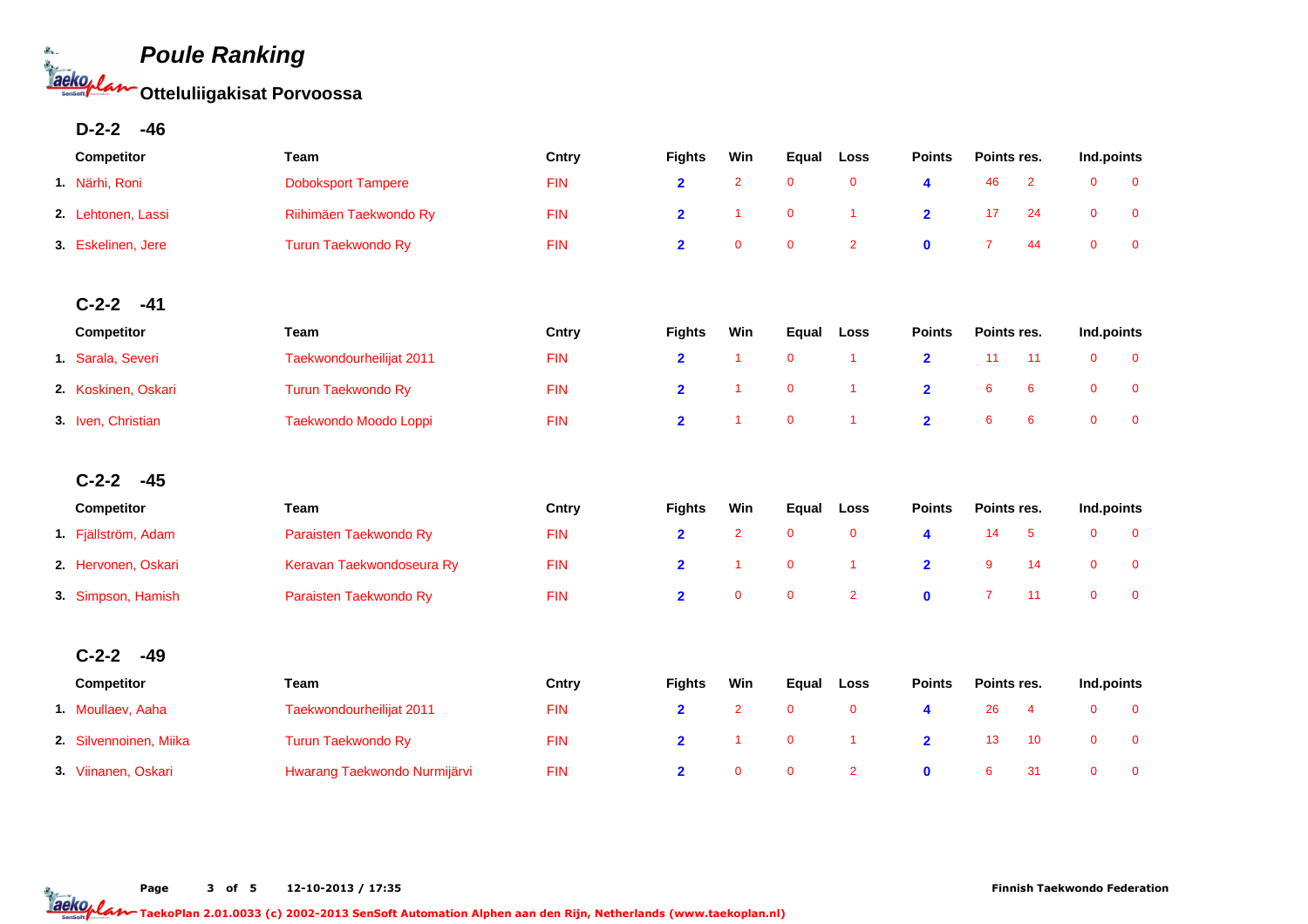

**C-2-2 -44**

| <b>Competitor</b>    | Team                               | Cntry      | <b>Fights</b> | Win | Equal                   | Loss | <b>Points</b> | Points res. | Ind.points |  |
|----------------------|------------------------------------|------------|---------------|-----|-------------------------|------|---------------|-------------|------------|--|
| 1. Ojala, Jasmin     | <b>Tampereen Kumgang Taekwondo</b> | <b>FIN</b> |               |     | $\overline{\mathbf{0}}$ |      |               | 14          |            |  |
| 2. Kallonen, Kati    | Paimion Taekwondo Ry               | <b>FIN</b> |               |     | $\Omega$                |      |               | 15          |            |  |
| 3. Michelsson, Telma | Turun Taekwondo Ry                 | <b>FIN</b> |               |     | $\Omega$                |      |               | 14.         |            |  |

### **C-2-2 -51**

|    | <b>Competitor</b>  | Team                         | Cntry      | <b>Fights</b> | Win | Equal | Loss         | <b>Points</b> | Points res. |     | Ind.points |  |
|----|--------------------|------------------------------|------------|---------------|-----|-------|--------------|---------------|-------------|-----|------------|--|
|    | 1. Knutsson, Milla | <b>Espoo Hwarang Team Ry</b> | <b>FIN</b> |               |     |       |              |               |             |     |            |  |
| 2. |                    | <b>Espoo Hwarang Team Ry</b> | <b>FIN</b> |               | 0   | - 0   | $\mathbf{0}$ | $\mathbf{a}$  |             | - 0 |            |  |
|    | 3. Lumio, Emilia   | Toijalan Taekwondo - Chun    | <b>FIN</b> |               | 0   | -0    |              | $\mathbf{a}$  |             |     |            |  |

# **E-1-1 -26**

|                                                      | <b>Competitor</b>  | Team                         | Cntry      | Win<br><b>Fights</b> |              | Loss<br>Equal  |   | <b>Points</b> | Points res. |    | Ind.points   |                         |
|------------------------------------------------------|--------------------|------------------------------|------------|----------------------|--------------|----------------|---|---------------|-------------|----|--------------|-------------------------|
| ь.                                                   | Viitala, Jesse     | Mukwan Jyväskylä             | <b>FIN</b> | 4                    | 3            | $\mathbf 0$    |   | 6             | 52          | 8  | 0            | $\overline{\mathbf{0}}$ |
|                                                      | 2. Räsänen, Rasmus | Riihimäen Taekwondo Ry       | <b>FIN</b> | 4                    | 3            | $\mathbf{0}$   |   | 6             | 32          | -9 | $\mathbf{0}$ | $\Omega$                |
|                                                      | 3. Haataja, Sisu   | <b>Budokwai Taekwondo</b>    | <b>FIN</b> | 4                    | 3            | $\overline{0}$ |   | 6             | 29          | 14 | $\mathbf{0}$ | $\Omega$                |
|                                                      | 4. Jae, lk         | Malmin Taekwondo Ry          | <b>FIN</b> | 4                    |              | $\mathbf{0}$   | 3 | $\mathbf{2}$  | 23          | 88 | $\mathbf{0}$ | - 0                     |
|                                                      | 5. Myllynen, Niko  | Hwarang Taekwondo Nurmijärvi | <b>FIN</b> | 4                    | $\mathbf{0}$ | $\mathbf 0$    | 4 | $\mathbf 0$   | 20          | 37 | $\mathbf{0}$ | - 0                     |
| $\overline{\phantom{0}}$<br>$\overline{\phantom{0}}$ |                    |                              |            |                      |              |                |   |               |             |    |              |                         |

| $E-1-1$<br>$-34$    |                    |            |               |          |              |              |                |             |     |            |  |
|---------------------|--------------------|------------|---------------|----------|--------------|--------------|----------------|-------------|-----|------------|--|
| <b>Competitor</b>   | Team               | Cntry      | <b>Fights</b> | Win      | Equal        | Loss         | <b>Points</b>  | Points res. |     | Ind.points |  |
| 1. Saarinen, Tatu   | Yong Taekwondo     | <b>FIN</b> |               |          | $\Omega$     | $\mathbf{0}$ |                | 18          | 10  |            |  |
| 2. Airola, Joose    | Budokwai Taekwondo | <b>FIN</b> |               |          | $\mathbf{0}$ |              | $\mathbf{2}^-$ | 20          | 14  |            |  |
| 3. Kotilainen, Luca | Mukwan Jyväskylä   | <b>FIN</b> |               | $\Omega$ | $\mathbf{0}$ | $\mathbf{2}$ | 0              |             | -21 |            |  |

Page 4 of 5 12-10-2013 / 17:35